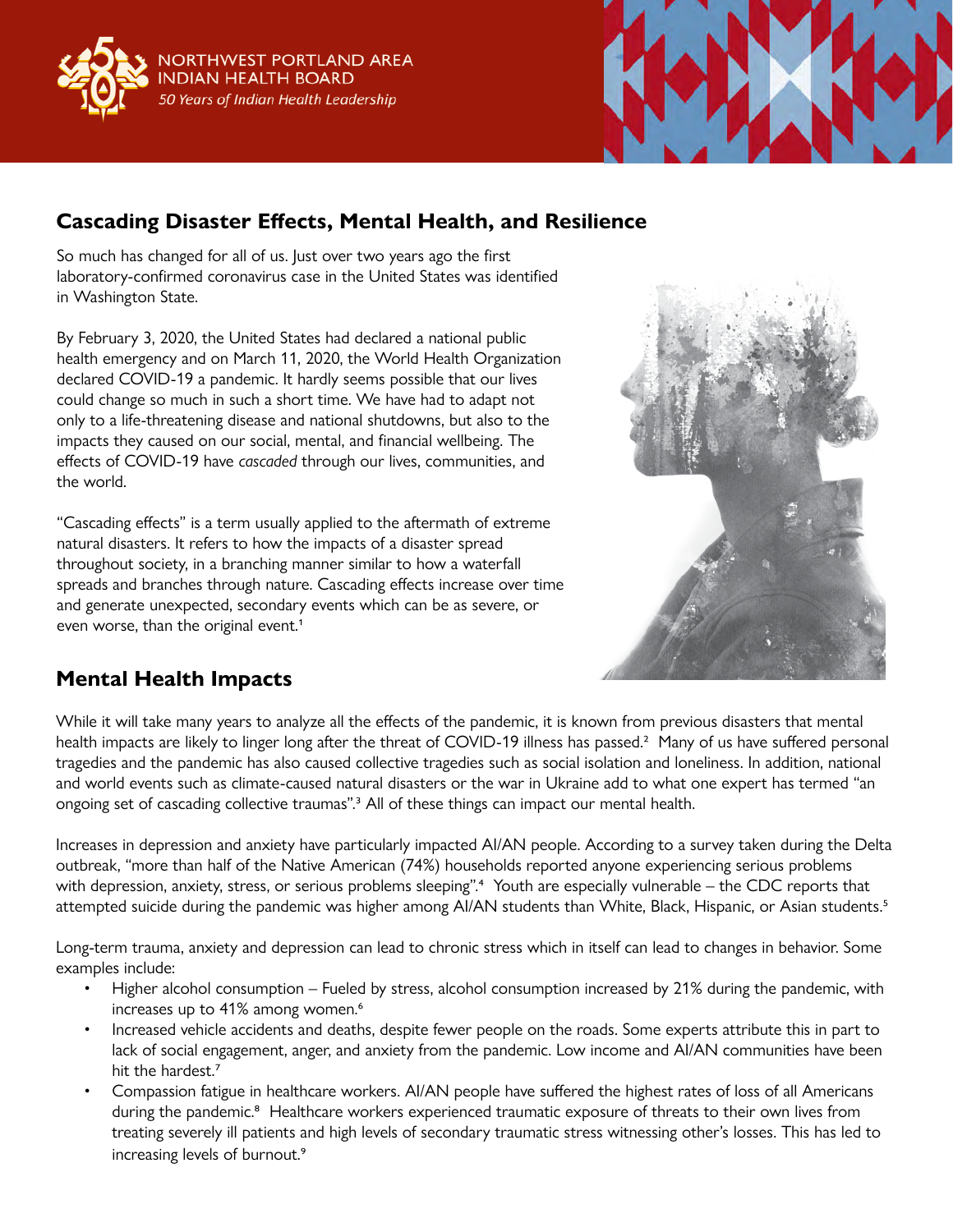#### **Recovery and Resilience**

Just as Tribes aggressively responded to protect their communities from coronavirus disease – initiating vaccine distributions, closing territories, protecting elders, and more; now that the pandemic has entered a new phase, it is equally important to respond to the "tail" of mental health impacts.

For many of us, returning to normal activities may come easily, but for others it may be difficult. Many people have experienced grief during the pandemic and some have experienced multiple losses; the loss of a loved one, the loss of jobs and income. Adolescents may grieve the loss of important high school years with friends and graduation ceremonies.

And, our communities have experienced collective traumas and losses. Income that supported social services has been lost, traditional gatherings postponed; most importantly, many elders have been lost and one of every 168 AI/AN children has lost a primary or secondary caregiver, the highest rate of loss in the United States.10 Without support and acknowledgement, the impacts of these personal and collective traumas may persist.

Tribes have a long history of resilience in the face of historic trauma. Close connections with family, traditional lifestyles, and spiritual and cultural identity all contribute to this resilience. These connections and lifeways can now help with the mental health impacts from the pandemic.<sup>11</sup>

### **Acknowledging trauma, grief, and loss**

The first step to healing is acknowledging the trauma, grief, and loss our communities and ourselves may have experienced.<sup>12</sup>

Individuals can seek to build resilience within themselves by taking care of their physical, mental and spiritual health.

Schools and organizations can create resilience through:

- Good, clear, timely communication, information and training
- Fostering team spirit and cohesion
- Promoting wellbeing through flexible, responsive resourcing
- Promoting wellbeing through flexible, responsive resourcing
- Psychological and wellbeing resources for staff and students<sup>13</sup>

Tribal Communities can help build resilience by acknowledging the collective traumas their citizens have experienced and providing opportunities to grieve together and access mental health and supportive care. Communal grief allows:

"The community to share the weight of the grief, with particular focus on helping the family. People gather to support each other through the sharing of stories, offerings of healing for those suffering through prayers and practices."14

### **Compassion for self is important**

"People need to consider being more gentle with themselves through reassurance and prayers and forgive themselves for making mistakes while adjusting to the new norm." Glorinda Segay, Healthcare provider - Navajo Department of Health.15